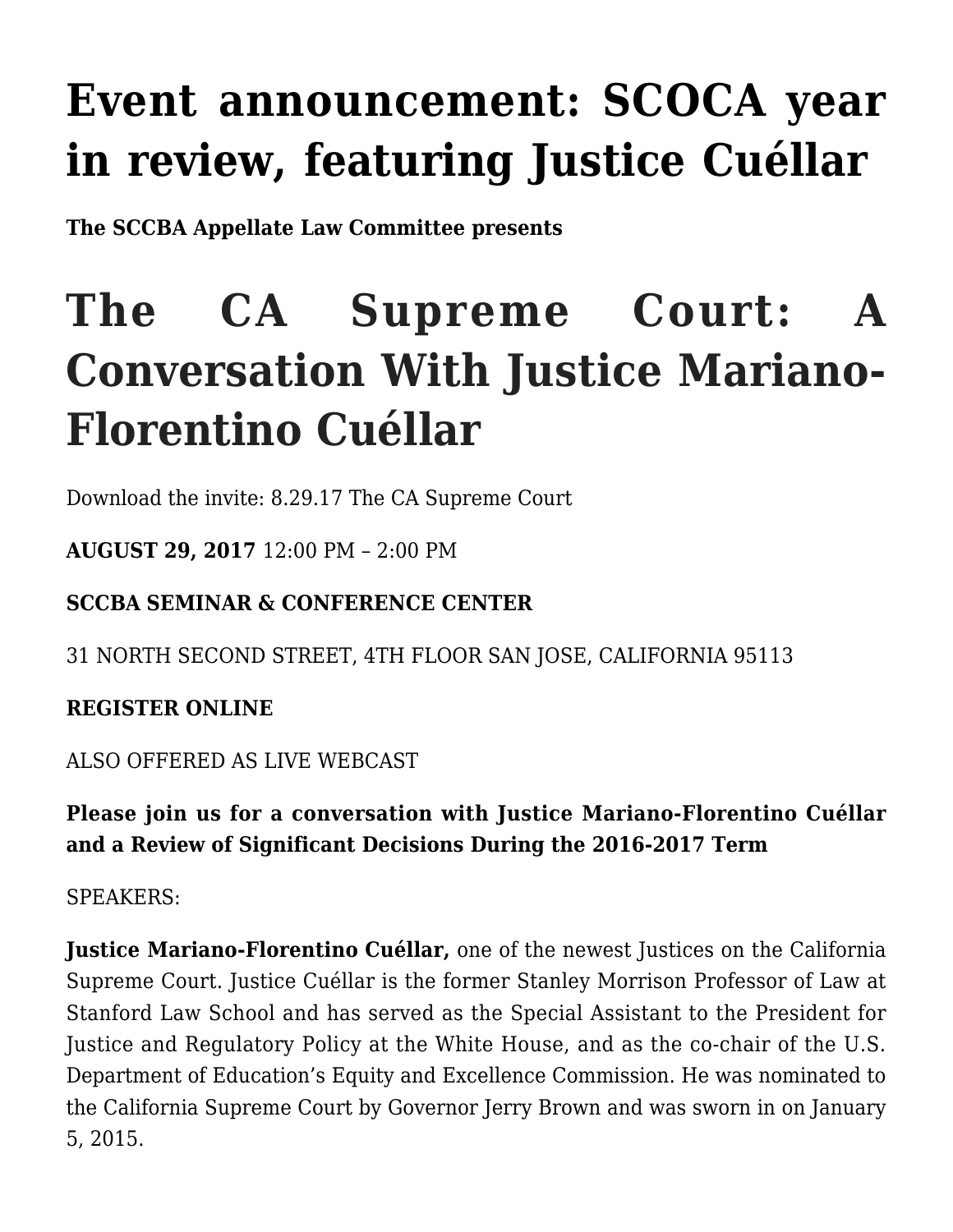The conversation with Justice Cuéllar will be followed by a review of significant California Supreme Court decisions during the 2016-2017 by a panel of academics and experienced appellate practitioners. The panel will talk about major civil and criminal decisions issued by the Court and their significance to practitioners and the Court's future jurisprudence.

**[David A. Carrillo,](https://www.sccba.com/members/default.asp?pubview=1&id=39263759)** UC Berkeley School of Law

**[Danny Chou,](https://www.sccba.com/members/default.asp?pubview=1&id=39263560)** Santa Clara County Counsel

**[Myron Moskovitz,](https://www.sccba.com/members/default.asp?pubview=1&id=49342813)** Moskovitz Appellate Team

For your convenience this program is also being offered via live webcast.

Please register for either the in person seminar or the live webcast, which have separate pricing levels. Registering for the live webcast requires an InReach account which is separate from your SCCBA account. If you require assistance, please contact InReach at 1-877-880-1335.

### **SANTA CLARA COUNTY BAR ASSOCIATION**

31 NORTH 2ND STREET • SUITE 400 • SAN JOSE, CALIFORNIA 95113

P: 408.287.2557 • [INFO@SCCBA.COM](mailto:INFO@SCCBA.COM)

Cancellations and refunds will be accepted only 48 hours prior to the event.

PLEASE NOTE: Registration fees must be paid prior to the program, or at the program check in. SCCBA will no longer invoice attendees for payment subsequent to the program. Cash, Credit Card, and Check accepted.

\*All seminar materials will be distributed to pre-registrants via email. We will not provide hard copies. If you would like a hard copy of the materials we will provide upon request for a fee of \$25.00.

\*State Bar of California Approved MCLE: The Santa Clara County Bar Association is a State Bar of California ap- proved MCLE provider. This program is approved for California MCLE credit.